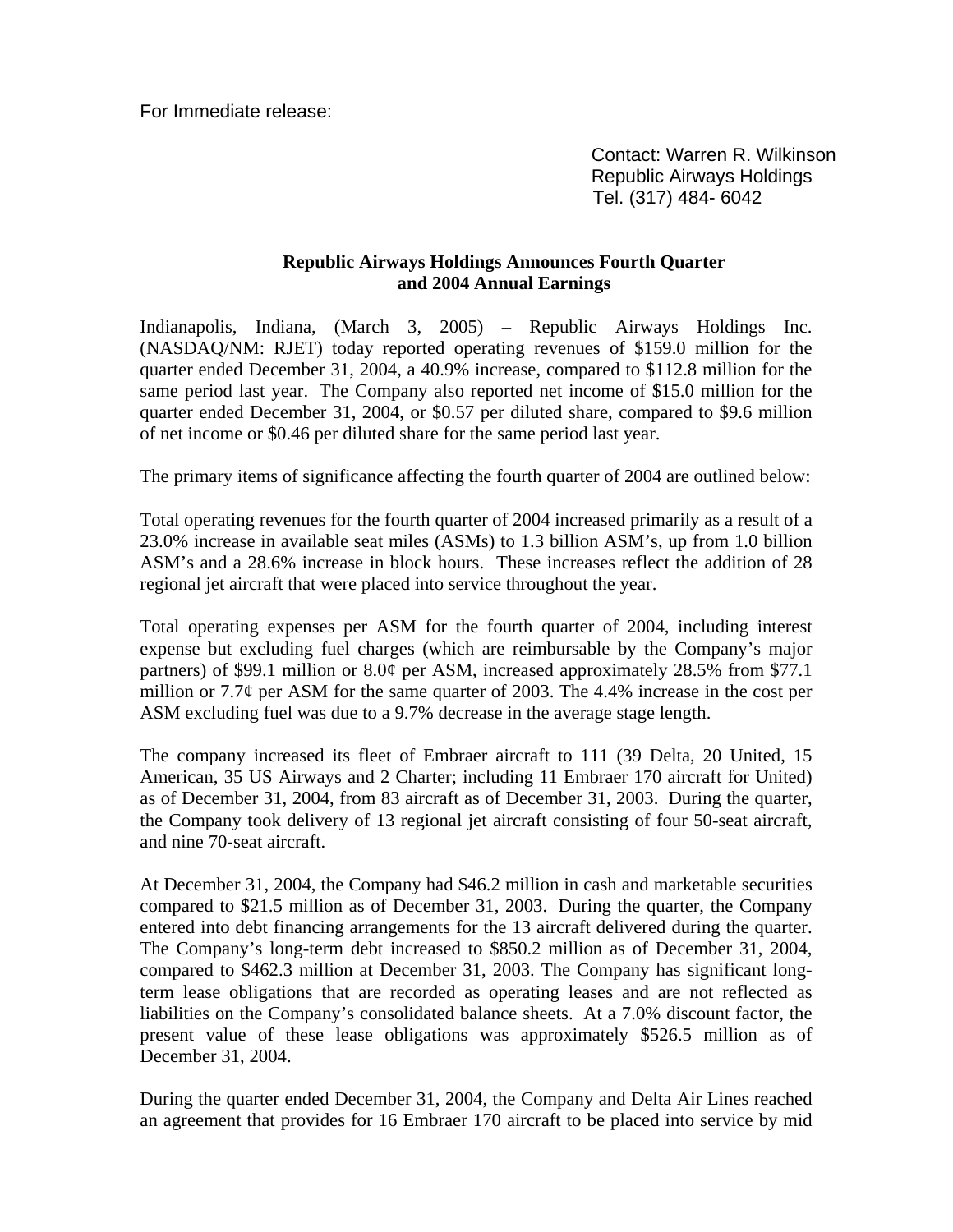2006. In connection with the agreement, the Company issued warrants to Delta for the purchase of up to 960,000 of its common shares. In addition, the terms of the Company's ERJ-145/135 agreement with Delta were amended, including a cancellation of 2,025,000 warrants, or 45% of the total warrants previously issued to Delta, and a three percent (3%) reduction in compensation levels for the remainder of the ERJ-145/135 contract.

For the full year ended December 31, 2004, operating revenues increased 28.4% to \$540.7 million, compared to \$421.1 million for the same period last year. The Company reported net income available to shareholders of \$44.8 million for 2004, or \$1.87 per diluted share, a 32.1% increase, compared to \$33.9 million of net income available to shareholders, or \$1.63 per diluted share in 2003.

Total ASMs for 2004 increased 27.7% from 2003 to 4.4 billion and block hours for 2004 increased 30.5% from 2003 to 333,400. During the year, the Company took delivery of 28 regional jet aircraft consisting of 17 ERJ-135/145 aircraft and 11 ERJ-170 aircraft.

Subsequent to December 31, 2004, the Company completed an offering of 6.9 million shares of its common stock, including the underwriters' overallotment. The net proceeds of this offering, after underwriters discounts and estimated offering expenses, was \$80.8 million.

Republic Airways Holdings, based in Indianapolis, Indiana is an airline holding company. Its principal operating subsidiary, Chautauqua Airlines offers scheduled passenger service on more than 700 flights daily to 76 cities in 32 states, Canada and the Bahamas through code sharing agreements with four major U.S. airlines. All of its flights are operated under its major airline partner brand, such as AmericanConnection, Delta Connection, United Express and US Airways Express. The airline employs more than 2,400 aviation professionals.

The Company will conduct a telephone briefing to discuss its fourth quarter results today at 11:00 a.m. EDT. A live Webcast of this briefing will be available online at www.rjet.com - investor relations.

## Additional Information

In addition to historical information, this release contains forward-looking statements. Republic Airways may, from time-to-time, make written or oral forward-looking statements within the meaning of the Private Securities Litigation Reform Act of 1995. Such statements encompass Republic Airways' beliefs, expectations, hopes or intentions regarding future events. Words such as "expects," "intends," "believes," "anticipates," "should," "likely" and similar expressions identify forward-looking statements. All forward-looking statements included in this release are made as of the date hereof and are based on information available to Republic Airways as of such date. Republic Airways assumes no obligation to update any forward-looking statement. Actual results may vary, and may vary materially, from those anticipated, estimated, projected or expected for a number of reasons, including, among others, that: Republic Airways is dependent on its code-share relationships with its major partners; US Airways has filed for bankruptcy and they may reject or modify our contract with them in which event our results of operations could be materially adversely affected; terrorist attacks have harmed Republic Airways'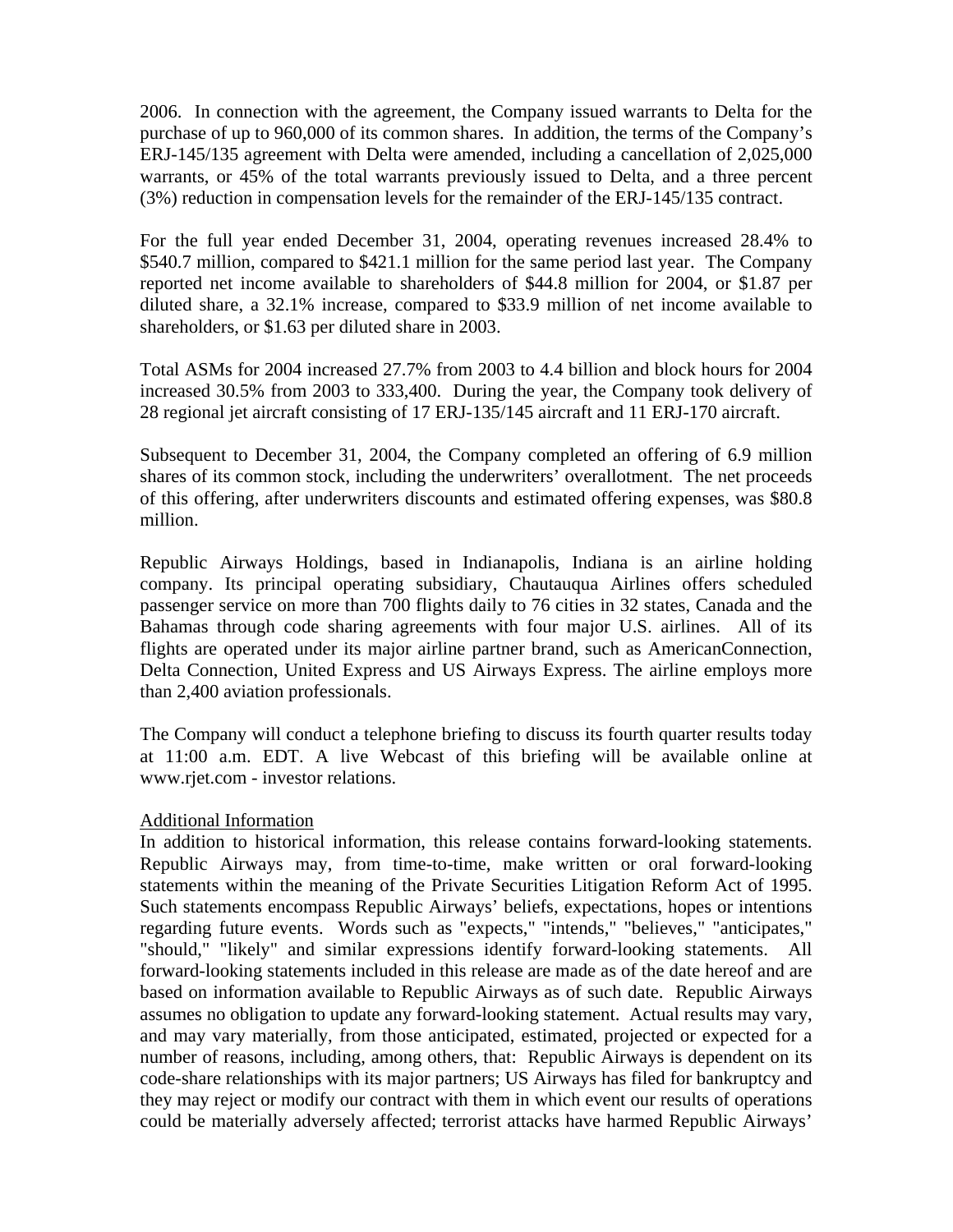business in the past and may harm its business in the future; Republic Airways' codeshare agreements with United and/or US Airways will be terminated if United and/or US Airways does not emerge from bankruptcy; One or more of Republic Airways' other code share partners may file a bankruptcy petition; Republic Airline, a wholly owned subsidiary, requires an operating certificate before it can commence flying operations; if the financial strength of any of Republic Airways' code-share partners decreases, Republic Airways' financial strength is at risk; Republic Airways' code-share partners may expand their direct operation of regional jets thus limiting the expansion of Republic Airways' relationship with them; any labor disruption or labor strikes would adversely affect Republic Airways' ability to conduct its business; Republic Airways' current growth plans may be materially affected by substantial risks, some of which are outside of Republic Airways' control; Republic Airways' code-share partners may be restricted in increasing the level of business that they conduct with Republic Airways, thereby limiting its growth; Republic Airways' fleet expansion program will require a significant increase in Republic Airways' leverage and the financing it requires may not be available on favorable terms or at all; Republic Airways depends on Embraer to supply Republic Airways with the aircraft it requires to expand; reduced utilization levels of Republic Airways' aircraft under the fixed-fee agreements would adversely impact its revenues and earnings; increases in Republic Airways' labor costs, which constitute a substantial portion of Republic Airways' total operating costs, will directly impact Republic Airways' earnings; Republic Airways' business could be harmed if Republic Airways loses the services of its key personnel; Republic Airways may experience difficulty finding, training and retaining employees; Republic Airways flies and depends upon Embraer regional jets and Republic Airways' business is at risk if it does not receive timely deliveries of aircraft or if the public negatively perceives Republic Airways' aircraft; Republic Airways is at risk of losses stemming from an accident involving any of its aircraft; Republic Airways will be controlled by Wexford Capital as long as they own or control a majority of its common stock, and they may make decisions with which other stockholders disagree; Republic Airways may have conflicts of interest with Wexford Capital, and because of their controlling ownership, Republic Airways may not be able to resolve these conflicts on an arm's length basis; the airline industry has been subject to a number of strikes which could affect Republic Airways' business; the airline industry is highly competitive; airlines are often affected by certain factors beyond their control, including weather conditions which can affect their operations; the airline industry has recently gone through a period of consolidation and transition; consequently, Republic Airways has fewer potential partners; and the airline industry is heavily regulated.